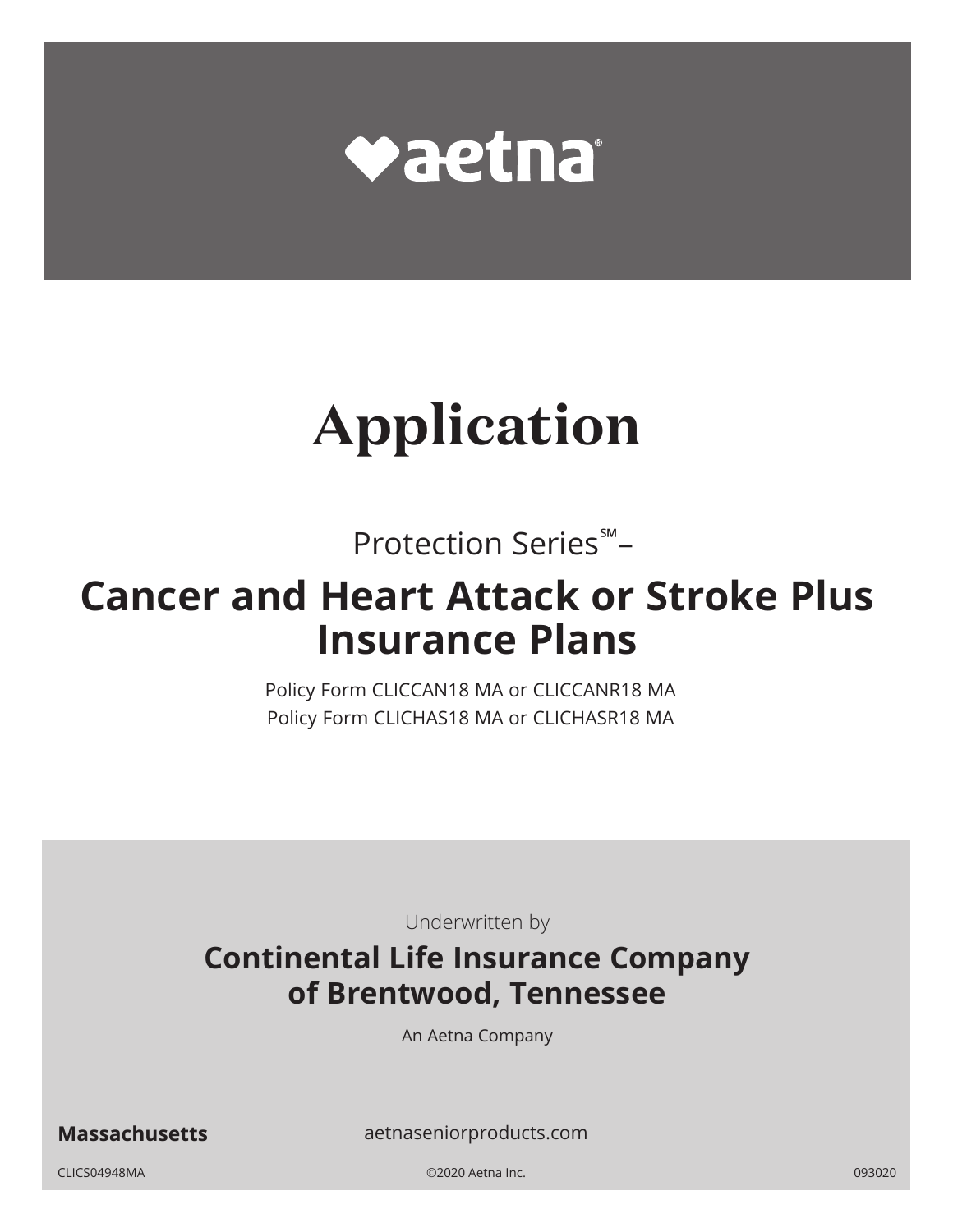

#### **Continental Life Insurance Company of Brentwood, Tennessee**

An Aetna Company

P.O. Box 14399 Lexington, KY 40512-9700

# **Application for Cancer and Heart Attack or Stroke Plus Insurance Plans**

## from Continental Life Insurance Company of Brentwood, Tennessee

Page **1** of 7

- Print clearly and use blue or black ink.
- Complete all required sections of the application. Any incomplete or missing information could delay processing of your application.

| <b>Please select one:</b> $\bigcirc$ New business |                                                             |
|---------------------------------------------------|-------------------------------------------------------------|
|                                                   | $\bigcirc$ Reinstatement <i>Policy number</i> $\cdot$       |
|                                                   | $\circlearrowright$ Conversion <i>Policy number</i> $\cdot$ |

#### **1. Proposed insured information**

| If policy is issued, the proposed  |                                                                                           | Full name of proposed insured First, M.I., Last | Phone                         |                   |
|------------------------------------|-------------------------------------------------------------------------------------------|-------------------------------------------------|-------------------------------|-------------------|
| insured will become the policy     |                                                                                           |                                                 |                               |                   |
| owner.                             | Residential address                                                                       |                                                 | Apt/suite number              |                   |
|                                    |                                                                                           |                                                 |                               |                   |
|                                    | City                                                                                      |                                                 | State                         | $\angle$ ip       |
|                                    |                                                                                           |                                                 |                               |                   |
| Write your mailing address if      | Mailing address                                                                           |                                                 | Apt/suite number              |                   |
| different from your residential    |                                                                                           |                                                 |                               |                   |
| address.                           | City                                                                                      |                                                 | State                         | $\angle$ ip       |
|                                    |                                                                                           |                                                 |                               |                   |
|                                    | E-mail                                                                                    |                                                 | Social Security Number        |                   |
|                                    |                                                                                           |                                                 |                               |                   |
| Write the birthdate that is on the | Birth date mm/dd/yyyy                                                                     |                                                 | Age                           | $\bigcirc$ Male   |
| birth certificate.                 |                                                                                           |                                                 |                               | $\bigcirc$ Female |
|                                    | Beneficiary name                                                                          |                                                 | Relationship                  |                   |
|                                    |                                                                                           |                                                 |                               |                   |
| *Domestic partner means your       |                                                                                           | <b>Additional proposed insureds</b>             |                               |                   |
| same sex or opposite sex domestic  | Family members include spouse or domestic partner* and unmarried child(ren) under age 26. |                                                 |                               |                   |
| partner or civil union partner as  |                                                                                           | Full name of spouse please print                | <b>Social Security Number</b> |                   |
| defined by applicable law.         |                                                                                           |                                                 |                               |                   |
|                                    | Sex                                                                                       | Birth date mm/dd/yyyy                           |                               | Age               |
|                                    |                                                                                           |                                                 |                               |                   |
|                                    |                                                                                           | Full name of child <i>please print</i>          |                               |                   |

If additional space is needed. Please use a separate sheet of paper and attach to the application.

▪

| Sex        | Birth date mm/dd/yyyy              |                |     |
|------------|------------------------------------|----------------|-----|
|            |                                    |                |     |
|            | Full name of child please print    |                |     |
|            |                                    |                |     |
| Sex        | Birth date mm/dd/yyyy              |                | Aae |
|            |                                    |                |     |
|            | Full name of child please print    |                |     |
|            |                                    |                |     |
| Sex        | Birth date mm/dd/yyyy              |                | Aae |
|            |                                    |                |     |
|            | <b>Policy delivery</b> Select one: |                |     |
| Agent:     | Mail                               |                |     |
| Applicant: | Mail                               | Electronically |     |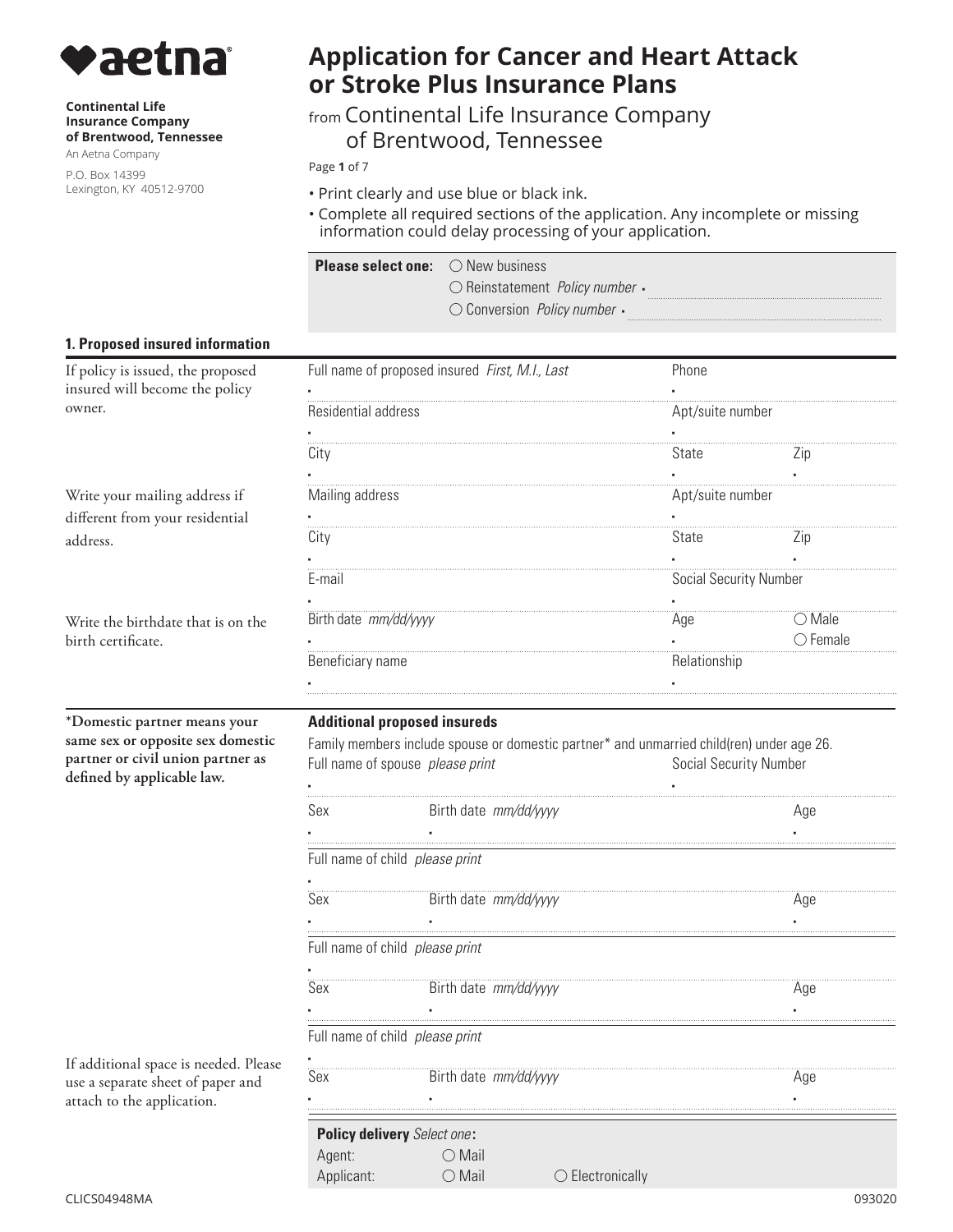#### **Application for Cancer and Heart Attack or Stroke Plus Insurance Plans**

Page **2** of 7

| 2. Benefits information |  |
|-------------------------|--|
|-------------------------|--|

|                                                                                                    | Requested effective date: -                                                                                                                                                                                                                                                                                                                                                                                                                                                                                                                                                                                                                                                                                                                                                                                 |                                       |                                                                             |
|----------------------------------------------------------------------------------------------------|-------------------------------------------------------------------------------------------------------------------------------------------------------------------------------------------------------------------------------------------------------------------------------------------------------------------------------------------------------------------------------------------------------------------------------------------------------------------------------------------------------------------------------------------------------------------------------------------------------------------------------------------------------------------------------------------------------------------------------------------------------------------------------------------------------------|---------------------------------------|-----------------------------------------------------------------------------|
| Benefits for Cancer coverage and                                                                   | Type of coverage selected:<br>$\bigcirc$ Individual<br>$\bigcirc$ Individual and spouse (or domestic partner)<br>$\bigcirc$ Individual and child(ren)<br>$\bigcirc$ Family                                                                                                                                                                                                                                                                                                                                                                                                                                                                                                                                                                                                                                  |                                       |                                                                             |
| Heart Attack or Stroke coverage                                                                    | Plan selected:                                                                                                                                                                                                                                                                                                                                                                                                                                                                                                                                                                                                                                                                                                                                                                                              | Benefit amount:                       | Premium amount:                                                             |
| are available in \$5,000 increments                                                                | $\bigcirc$ Cancer or                                                                                                                                                                                                                                                                                                                                                                                                                                                                                                                                                                                                                                                                                                                                                                                        |                                       |                                                                             |
| up to \$75,000                                                                                     | $\bigcirc$ Cancer with recurrence benefit                                                                                                                                                                                                                                                                                                                                                                                                                                                                                                                                                                                                                                                                                                                                                                   |                                       |                                                                             |
|                                                                                                    | $\bigcirc$ Heart attack or stroke or<br>$\bigcirc$ Heart attack or stroke with recurrence benefit \$                                                                                                                                                                                                                                                                                                                                                                                                                                                                                                                                                                                                                                                                                                        | \$                                    | \$                                                                          |
|                                                                                                    | Premium mode:<br>$\bigcirc$ Annual $\bigcirc$ Semi-annual $\bigcirc$ Quarterly                                                                                                                                                                                                                                                                                                                                                                                                                                                                                                                                                                                                                                                                                                                              |                                       | $\bigcirc$ Monthly bank draft (electronic funds transfer or List Bill only) |
| Premium will be drafted upon                                                                       | Payment method:<br>$\bigcirc$ Check $\bigcirc$ Electronic funds transfer                                                                                                                                                                                                                                                                                                                                                                                                                                                                                                                                                                                                                                                                                                                                    | ○ List Bill Billing file identifier • |                                                                             |
| policy issue.                                                                                      | Premium collected:<br>\$                                                                                                                                                                                                                                                                                                                                                                                                                                                                                                                                                                                                                                                                                                                                                                                    |                                       |                                                                             |
|                                                                                                    | annual, quarterly and monthly bank draft). Each payment mode, other than annual and monthly bank<br>draft, results in higher total yearly premium costs. Reasons for higher costs include added collection and<br>administrative costs, time value of money considerations and lapse rates.<br>The annual and monthly bank draft modes have the same total yearly premium costs. As a result, there is<br>a time value of money advantage to you for paying monthly versus annually. However, there may be other<br>advantages to you for choosing an annual payment based on your preferences. Your agent can explain<br>the differences in modes and help you decide which is best for you. You have the right to change your<br>payment mode, among the modes available, during the life of your policy. |                                       |                                                                             |
| 3. Health questions                                                                                |                                                                                                                                                                                                                                                                                                                                                                                                                                                                                                                                                                                                                                                                                                                                                                                                             |                                       |                                                                             |
| <b>COMPLETE THIS</b>                                                                               | A. Please answer the following question if you or any other person are applying for                                                                                                                                                                                                                                                                                                                                                                                                                                                                                                                                                                                                                                                                                                                         |                                       |                                                                             |
| <b>SECTION ONLY IF THIS</b><br>coverage.                                                           |                                                                                                                                                                                                                                                                                                                                                                                                                                                                                                                                                                                                                                                                                                                                                                                                             |                                       |                                                                             |
| <b>IS AN APPLICATION</b><br>FOR NEW BUSINESS OR                                                    | Have you or any other person applying for coverage:                                                                                                                                                                                                                                                                                                                                                                                                                                                                                                                                                                                                                                                                                                                                                         |                                       |                                                                             |
| REINSTATEMENT.<br>If the answer to the question                                                    | 1. During the past ten (10) years, been treated for or been diagnosed by a medical professional as<br>having Acquired Immune Deficiency Syndrome (AIDS), AIDS Related Complex (ARC) or tested positive<br>for Human Immunodeficiency Virus (HIV)?                                                                                                                                                                                                                                                                                                                                                                                                                                                                                                                                                           |                                       | $\bigcirc$ Yes<br>$\bigcirc$ No                                             |
| in section A is "yes" the                                                                          | B. Please answer the following questions if applying for the Cancer benefit.                                                                                                                                                                                                                                                                                                                                                                                                                                                                                                                                                                                                                                                                                                                                |                                       |                                                                             |
| application will be declined.<br>If any answers to the questions<br>in section B are "yes" (except | 1. Do the applicant and all dependents applying for cancer coverage currently have health insurance<br>coverage providing benefits for hospital and medical services and supplies?<br>$\bigcirc$ Yes<br>$\bigcirc$ No<br>If the answer is No, the policy shall not be issued.                                                                                                                                                                                                                                                                                                                                                                                                                                                                                                                               |                                       |                                                                             |
| question B1) then the applicant                                                                    | Within the past five (5) years, have you or any other person applying for coverage under this policy:                                                                                                                                                                                                                                                                                                                                                                                                                                                                                                                                                                                                                                                                                                       |                                       |                                                                             |
| is not eligible for Cancer<br>coverage.                                                            | 2. Been advised by a Medical Professional to have any tests or monitoring related to cancer, including<br>but not limited to, PSA screenings, mammograms, colonoscopies and genetic* screenings, that have<br>not been completed, for which test results have not been received or had abnormal test results where<br>cancer has not been ruled out or results are inconclusive?                                                                                                                                                                                                                                                                                                                                                                                                                            |                                       | $\bigcirc$ Yes<br>$\bigcirc$ No                                             |
|                                                                                                    | 3. Experienced any of the following, for which medical advice, diagnosis or treatment has not yet<br>been obtained: unexplained weight loss; a lump, growth or tumor in a breast or elsewhere; or a<br>change in a mole?                                                                                                                                                                                                                                                                                                                                                                                                                                                                                                                                                                                    |                                       | $\bigcirc$ Yes<br>$\bigcirc$ No                                             |
|                                                                                                    | A Diagnosed with or treated for or are currently seeking treatment by a medical professional including                                                                                                                                                                                                                                                                                                                                                                                                                                                                                                                                                                                                                                                                                                      |                                       |                                                                             |

 $\bigcirc$  Yes  $\bigcirc$  No 4. Diagnosed with or treated for or are currently seeking treatment by a medical professional including surgery, radiation or chemotherapy for leukemia, Hodgkin's Disease, lymphoma, melanoma, sarcoma, myeloma, or any internal cancer?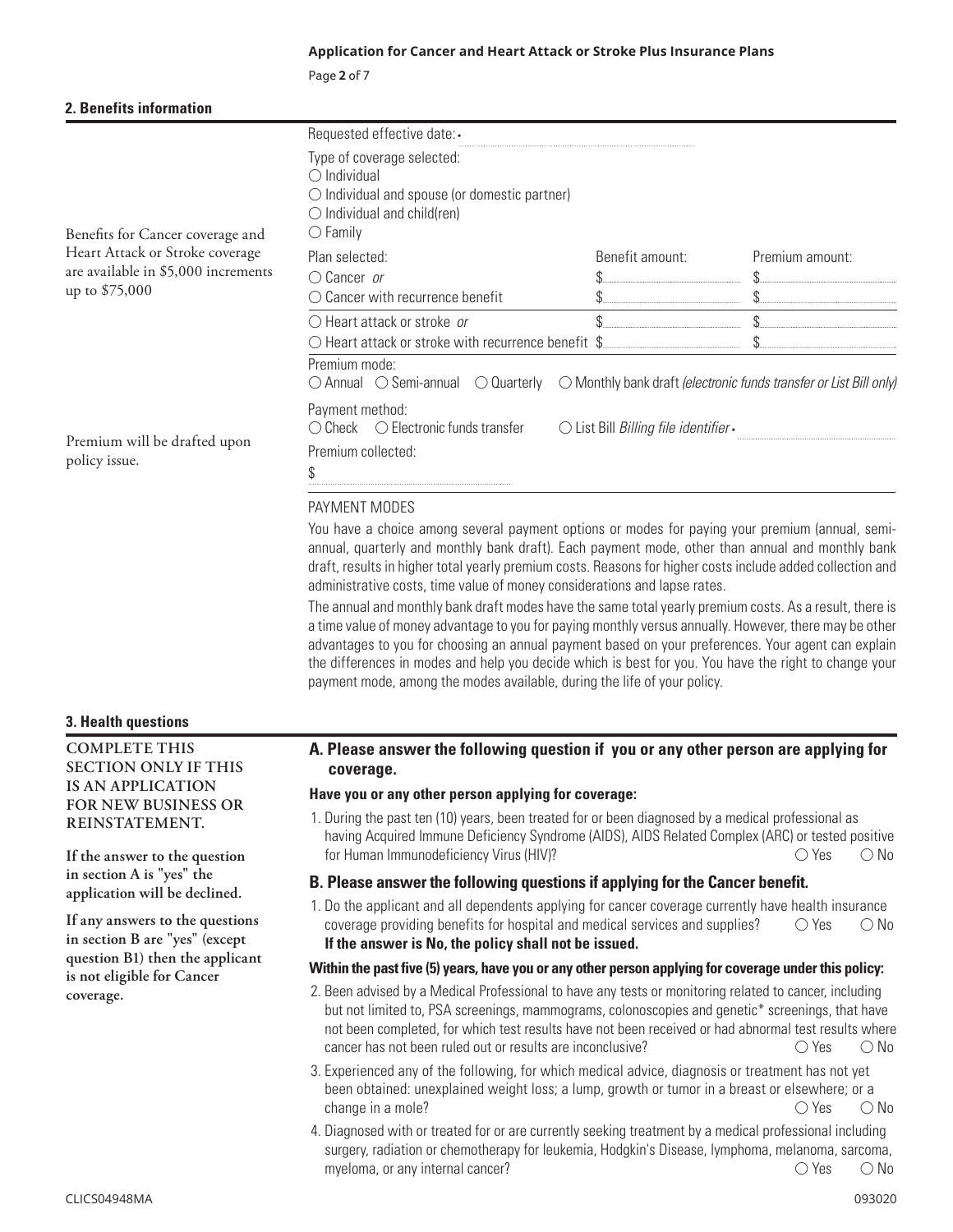**Health questions** *continued*

**If any answers to questions in section C are "yes" the applicant is not eligible for Heart Attack or Stroke coverage.**

#### **C. Please answer the following questions if you or any person are applying for the Heart Attack or Stroke benefit.**

#### **Have you or any person applying for coverage:**

- $\bigcirc$  Yes  $\bigcirc$  No 1. Within the past 6 months, been treated for, or received medical advice for, or taken prescribed medication for uncontrolled high blood pressure?
- $\bigcirc$  Yes  $\bigcirc$  No 2. Within the past 6 months received medical advice or consultation or had medical tests performed (including tests performed during a routine check-up) where the results were other than normal or are still pending?
- $\bigcirc$  Yes  $\bigcirc$ 3. Within the past 5 years, had or been advised to have: any form of heart surgery, or heart related surgery, coronary artery surgery; or angioplasty, pacemaker or defibrillator installed, or arteriogram ?  $\bigcirc$  Yes  $\bigcirc$  No
- $\bigcirc$  Yes  $\bigcirc$  No 4. Within the past 5 years, received medical advice for, or ever taken prescribed medications for any disease (excluding high blood pressure), disorder or abnormality of the heart or circulatory system (which includes arteries, veins, lymphatic nodes and vessels)?
- $\bigcirc$  Yes  $\bigcirc$  No 5. Within the past 5 years, received medical advice for, or taken prescribed medications for myocardial infarction or heart attack, stroke or transient ischemic attack (TIA)?

\*The applicant is not required to answer any questions concerning genetic testing, but failure to do so may result in denial of coverage. Genetic test means a test of human DNA, RNA, mitochondrial DNA, chromosomes or proteins for the purpose of identifying genes, inherited or acquired genetic abnormalities, or the presence or absence of inherited or acquired characteristics in genetic material, which are associated with a predisposition to disease, illness, impairment or other disease processes. For the purpose of this section, the term genetic test shall not include tests given for drugs, alcohol, cholesterol, or HIV; any test for the purpose of diagnosing or detecting an existing disease process; any test performed due to the presence of symptoms, signs or other manifestation of a disease, illness, impairment; or other disease process or any test, that is taken as a biopsy, autopsy, or clinical specimen solely for the purpose of conducting an immediate clinical or diagnostic test that is not a test of DNA, RNA, mitochondrial DNA, chromosomes or proteins.

#### **4. Replacement questions**

| Do you have any other health insurance in force?                         |               |         |     |  |
|--------------------------------------------------------------------------|---------------|---------|-----|--|
| Type of coverage                                                         | Policy number | omnany  |     |  |
|                                                                          |               |         |     |  |
| Type of coverage                                                         | Policy number | .ompany |     |  |
|                                                                          |               |         |     |  |
| Is the policy being applied for intended to replace any other insurance? |               |         | Yes |  |
| Type of coverage                                                         | Policy number |         |     |  |
|                                                                          |               |         |     |  |

#### **5. Health history comments**

Provide any additional information available regarding underwriting questions (diagnosis, dates, durations, medications, reasons for taking medications, dosages).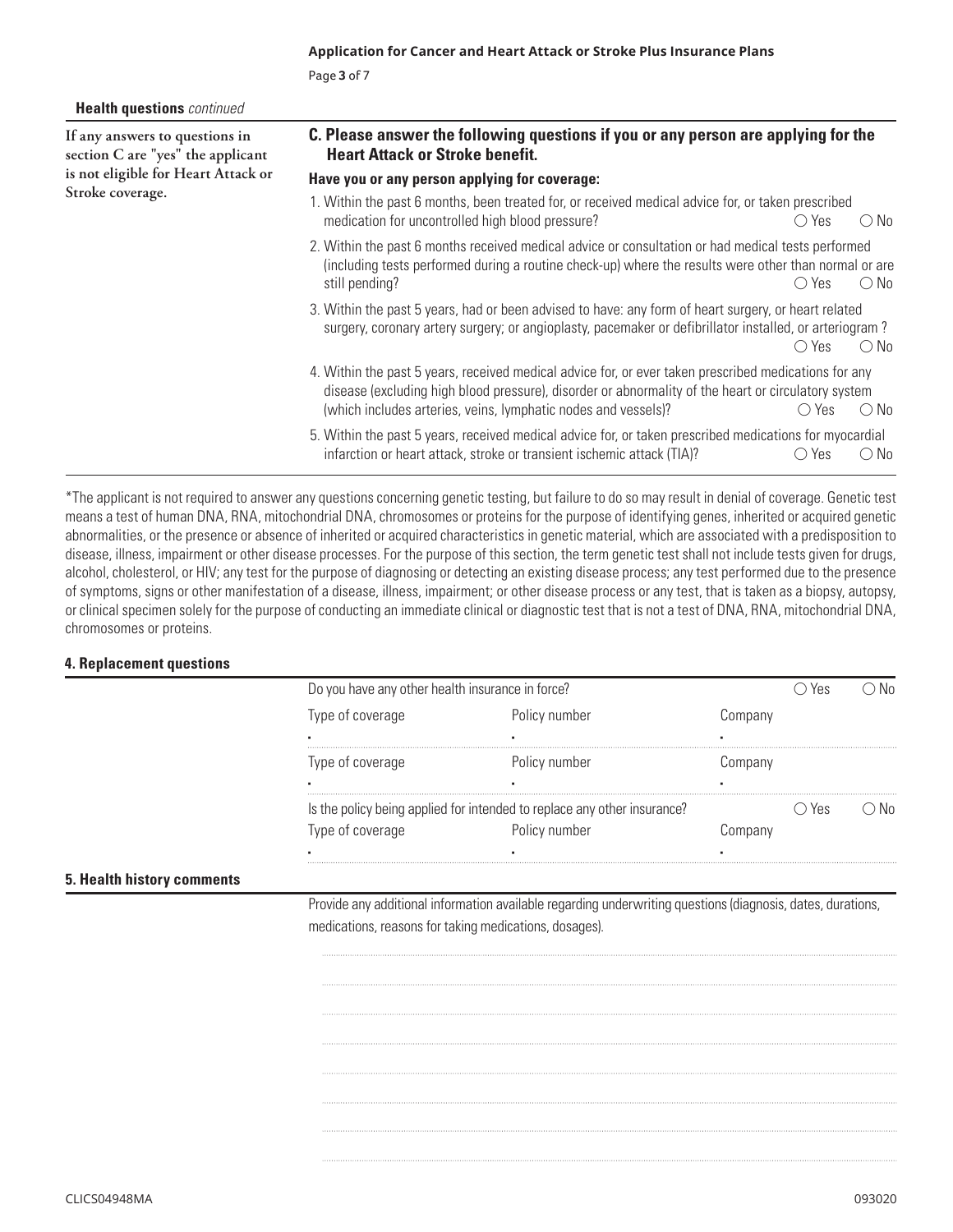#### **Application for Cancer and Heart Attack or Stroke Plus Insurance Plans**

Page **4** of 7

| <b>6. Account information</b>                                                                                                                                                                                                                                       |                                                                                                                                                                                                                     |                                                                                                                                                                                                                                                                                                                      |
|---------------------------------------------------------------------------------------------------------------------------------------------------------------------------------------------------------------------------------------------------------------------|---------------------------------------------------------------------------------------------------------------------------------------------------------------------------------------------------------------------|----------------------------------------------------------------------------------------------------------------------------------------------------------------------------------------------------------------------------------------------------------------------------------------------------------------------|
| Complete this section if you are<br>requesting electronic funds transfer<br>(EFT) for premium payment.                                                                                                                                                              | Proposed insured's name<br>Account owner name, if different than proposed insured's                                                                                                                                 |                                                                                                                                                                                                                                                                                                                      |
| Include a voided check with the<br>application.                                                                                                                                                                                                                     | Financial institution name                                                                                                                                                                                          |                                                                                                                                                                                                                                                                                                                      |
| Draft date cannot be on the<br>29th, 30th or 31st of the month.<br>Requesting to have a draft date<br>more than 15 days greater than the<br>policy's paid to date will draft a<br>month in advance.                                                                 | $\bigcirc$ Savings<br>$\bigcirc$ Checking<br>Routing number<br>Account number<br>Requested EFT draft date                                                                                                           |                                                                                                                                                                                                                                                                                                                      |
| This is an example of a personal<br>check. A business check may be<br>different.<br>For all other checks.<br>use the nine-<br>character bank<br>routing number,<br>which appears<br>between the I<br>symbols, usually<br>at the bottom left<br>corner of the check. | John Henry Doe<br>PH. 000-000-0000<br>1234 Any Street<br>Date<br>Mycity, TN 00000<br>Pay to the<br>Տ<br>Order of<br>Dollars<br>$\bigstar$ Local Bank<br>ACH RT 01234567<br>For<br> ∹987654321⊹<br>1234567<br>001234 | For checks with an<br><b>ACH RT (Automated</b><br><b>Clearing House</b><br>Routing) number,<br>please use this<br>number.<br>The account number<br>is up to 17 characters<br>long and appears next<br>to the $II$ symbol at<br>the bottom of the<br>check and usually to<br>the right of the bank<br>routing number. |

#### **7. Electronic funds transfer (EFT) authorization**

I understand and accept these terms and conditions:

- We are authorized to withdraw funds periodically from your account to pay insurance premiums for the insured.
- If your financial institution does not honor an EFT request, we will NOT consider your premium paid.
- If your financial institution does not honor an EFT request, we may make a second attempt within five business days.
- We have the right to end EFT payments at any time and bill you directly either quarterly or less frequently for premiums due.
- Information as to each EFT charge will be provided by entry on your account statement or by any other means provided by your financial institution. You will not receive premium notices from us.
- If you want to cancel or change this authorization, you must contact us at least three business days before a scheduled withdrawal.
- Any refund of unearned premium will be made to the policy owner or the policy owner's estate.

|        | Signature of account owner | Date |
|--------|----------------------------|------|
| ın the | $\mathbf{v}$               |      |

Signature only required if the account owner is different tha proposed insured.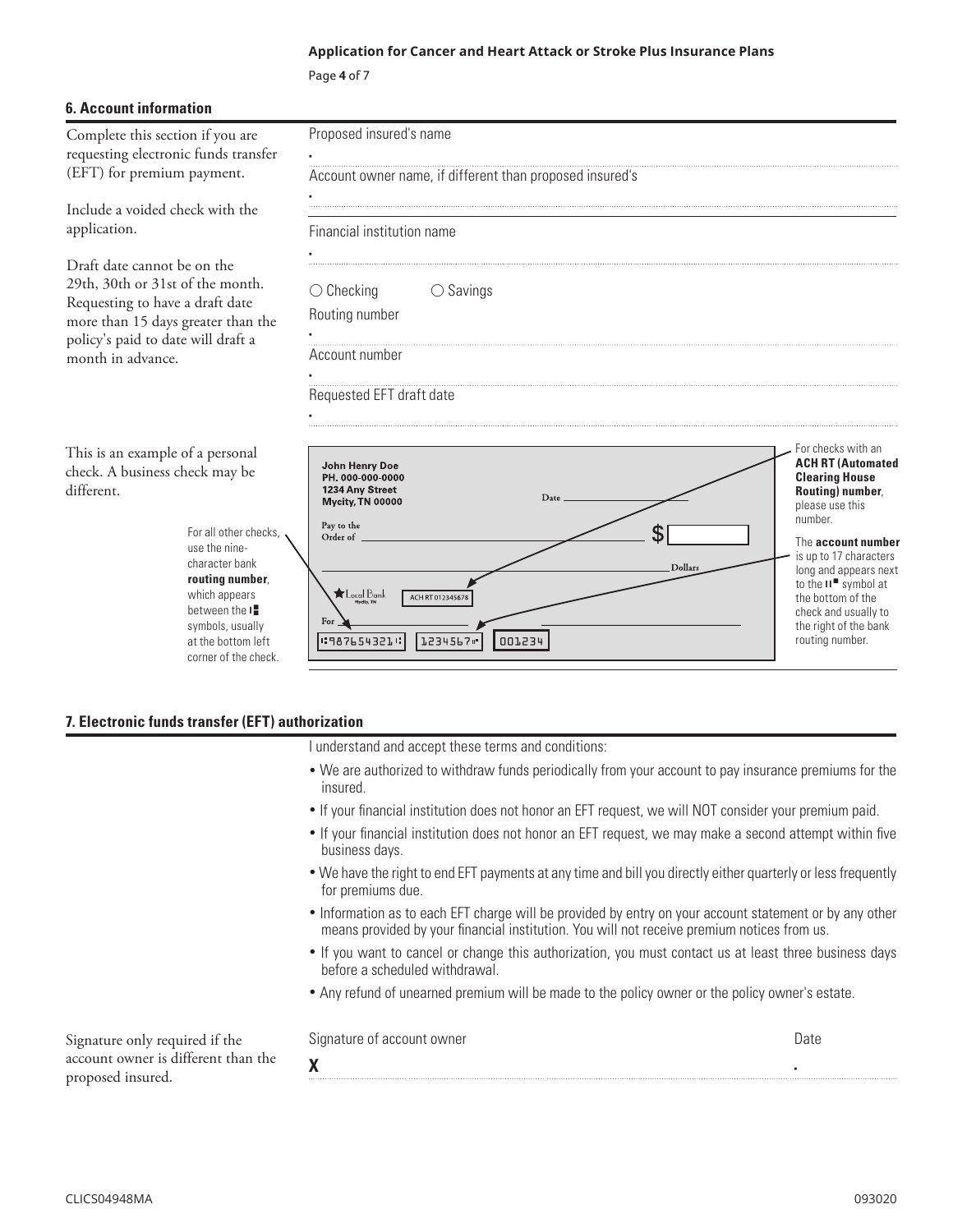Page **5** of 7

#### **8. Applicant**

|                           | I hereby apply to Continental Life Insurance Company of Brentwood, Tennessee for a policy to be issued<br>in reliance on my written answers to the questions on this application. I have read or had read to me<br>the completed application and understand all statements and answers and certify that to the best of my<br>knowledge and belief, they are true, complete and correctly recorded. I acknowledge that I have received an<br>outline of coverage for the policy applied for, and if 65 years of age or older, A Guide to Health Insurance for<br>People with Medicare and a Non-Duplication of Medicare Disclosure. |                                                                                                                                                                                                                                                                                                                                                                                                                                                                                                                                                                                                                                                                                                                                                                                                                                                                                                                                                                                                                                                                                                     |
|---------------------------|------------------------------------------------------------------------------------------------------------------------------------------------------------------------------------------------------------------------------------------------------------------------------------------------------------------------------------------------------------------------------------------------------------------------------------------------------------------------------------------------------------------------------------------------------------------------------------------------------------------------------------|-----------------------------------------------------------------------------------------------------------------------------------------------------------------------------------------------------------------------------------------------------------------------------------------------------------------------------------------------------------------------------------------------------------------------------------------------------------------------------------------------------------------------------------------------------------------------------------------------------------------------------------------------------------------------------------------------------------------------------------------------------------------------------------------------------------------------------------------------------------------------------------------------------------------------------------------------------------------------------------------------------------------------------------------------------------------------------------------------------|
|                           | application and a policy has been issued by the Company.                                                                                                                                                                                                                                                                                                                                                                                                                                                                                                                                                                           | I agree (1) this application and any policy issued will constitute the entire contract of insurance and the<br>Company will not be bound in any way by any statements, promises or information made or given by or to any<br>agent or other person at any time unless the same is in writing and submitted to the Company at its Home<br>Office and made a part of such contract. Only a Company Officer can make, modify or discharge contracts<br>or waive any of the Company's rights or requirements and then only in writing; and (2) this application shall<br>not be approved until the first premium is paid, there has been no change in my health as stated in the                                                                                                                                                                                                                                                                                                                                                                                                                        |
|                           | application are accepted.                                                                                                                                                                                                                                                                                                                                                                                                                                                                                                                                                                                                          | I understand and agree that, if I choose to pay my premium by electronic funds transfer (EFT) from my<br>checking or savings account, the terms and conditions of the EFT authorization in Section 7 of this                                                                                                                                                                                                                                                                                                                                                                                                                                                                                                                                                                                                                                                                                                                                                                                                                                                                                        |
|                           | premium, reduce my benefits or rescind the policy.                                                                                                                                                                                                                                                                                                                                                                                                                                                                                                                                                                                 | I understand that if any answers on this application are incorrect, incomplete or untrue,<br>Continental Life Insurance Company of Brentwood, Tennessee has the right to adjust my                                                                                                                                                                                                                                                                                                                                                                                                                                                                                                                                                                                                                                                                                                                                                                                                                                                                                                                  |
|                           |                                                                                                                                                                                                                                                                                                                                                                                                                                                                                                                                                                                                                                    | If accepted for coverage and requesting that the policy be delivered electronically by providing me access<br>on the company's website, I understand and agree (1) to receive this insurance policy and related documents<br>electronically, and (2) that I can obtain a paper copy of my policy at any time by requesting it from the company.                                                                                                                                                                                                                                                                                                                                                                                                                                                                                                                                                                                                                                                                                                                                                     |
|                           | benefits or rescind your policy.                                                                                                                                                                                                                                                                                                                                                                                                                                                                                                                                                                                                   | <b>Caution:</b> If your answers on this application are incorrect or untrue, the company has the right to deny                                                                                                                                                                                                                                                                                                                                                                                                                                                                                                                                                                                                                                                                                                                                                                                                                                                                                                                                                                                      |
|                           | Applicant signature                                                                                                                                                                                                                                                                                                                                                                                                                                                                                                                                                                                                                | Date signed                                                                                                                                                                                                                                                                                                                                                                                                                                                                                                                                                                                                                                                                                                                                                                                                                                                                                                                                                                                                                                                                                         |
|                           | X                                                                                                                                                                                                                                                                                                                                                                                                                                                                                                                                                                                                                                  |                                                                                                                                                                                                                                                                                                                                                                                                                                                                                                                                                                                                                                                                                                                                                                                                                                                                                                                                                                                                                                                                                                     |
|                           | Spouse signature If applicable                                                                                                                                                                                                                                                                                                                                                                                                                                                                                                                                                                                                     | Date signed                                                                                                                                                                                                                                                                                                                                                                                                                                                                                                                                                                                                                                                                                                                                                                                                                                                                                                                                                                                                                                                                                         |
|                           | X                                                                                                                                                                                                                                                                                                                                                                                                                                                                                                                                                                                                                                  |                                                                                                                                                                                                                                                                                                                                                                                                                                                                                                                                                                                                                                                                                                                                                                                                                                                                                                                                                                                                                                                                                                     |
| 9. Privacy notice         |                                                                                                                                                                                                                                                                                                                                                                                                                                                                                                                                                                                                                                    |                                                                                                                                                                                                                                                                                                                                                                                                                                                                                                                                                                                                                                                                                                                                                                                                                                                                                                                                                                                                                                                                                                     |
|                           | information practices is available to you upon request.                                                                                                                                                                                                                                                                                                                                                                                                                                                                                                                                                                            | Although your application is our initial source of information, we may collect information including health<br>history and medical records from persons other than you, and we may conduct a telephone interview with<br>you. Continental Life Insurance Company of Brentwood, Tennessee, its affiliates, or its reinsurer(s) may<br>also in certain circumstances release information collected by us to third parties without authorization<br>from you. Upon written request, we will provide you with the information contained in your file. Medical<br>information will be disclosed to you only through the medical professional you designate. Personal<br>information may be collected from a person other than you. Such information collected by us or our<br>representative may in certain circumstances be disclosed to a third party without authorization. A right<br>of access and correction exists with respect to all personal information collected. A detailed notice of                                                                                                       |
| 10. Producer compensation |                                                                                                                                                                                                                                                                                                                                                                                                                                                                                                                                                                                                                                    |                                                                                                                                                                                                                                                                                                                                                                                                                                                                                                                                                                                                                                                                                                                                                                                                                                                                                                                                                                                                                                                                                                     |
|                           |                                                                                                                                                                                                                                                                                                                                                                                                                                                                                                                                                                                                                                    | When you purchase insurance from us, we pay compensation to the licensed agent, who represents us for<br>such limited purposes as taking your insurance application, collecting your initial premiums and delivering<br>your policy, and to any intermediaries through which the licensed agent works. This compensation may<br>include commissions when a policy is purchased or renewed, and fees for marketing and administrative<br>services and educational opportunities. The compensation may vary by the type of insurance purchased,<br>or the particular features included with your policy. Additionally, some licensed agents and/or their<br>intermediaries may also receive discounts on their own policy premiums and bonuses, and incentive trips<br>or prizes associated with sales contests based on sales criteria, such as the overall sales volume of an<br>agent or intermediary with our Companies, or for the percentage of completed sales. Intermediaries may<br>also pay compensation directly to the licensed agent. If the licensed insurance agent can sell insurance |

policies from other insurance carriers, those carriers may pay compensation that differs from ours.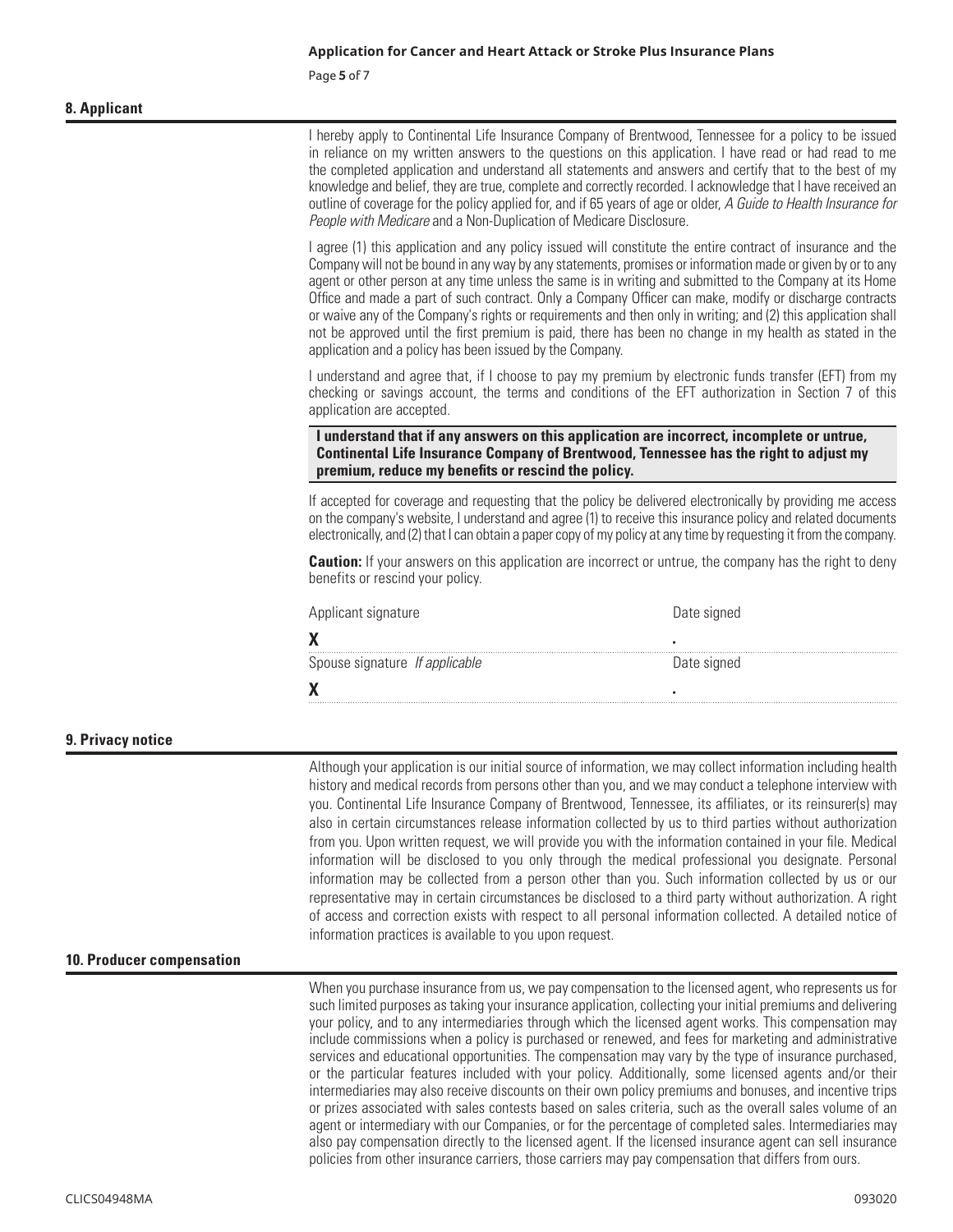#### **Application for Cancer and Heart Attack or Stroke Plus Insurance Plans**

Page **6** of 7

| 11. Agent                          |                                                                                          |                                                                                                                                                                                                                |  |  |
|------------------------------------|------------------------------------------------------------------------------------------|----------------------------------------------------------------------------------------------------------------------------------------------------------------------------------------------------------------|--|--|
| All information must be completed. | Please list any other medical or health insurance policies sold to the Proposed Insured. |                                                                                                                                                                                                                |  |  |
|                                    | 1. List policies sold which are still in force                                           |                                                                                                                                                                                                                |  |  |
|                                    |                                                                                          |                                                                                                                                                                                                                |  |  |
|                                    | 2. List policies sold in the past 5 years which are no longer in force                   |                                                                                                                                                                                                                |  |  |
|                                    |                                                                                          |                                                                                                                                                                                                                |  |  |
|                                    |                                                                                          |                                                                                                                                                                                                                |  |  |
|                                    | I certify that:                                                                          |                                                                                                                                                                                                                |  |  |
|                                    | 1. I have accurately recorded the information supplied by the applicant.                 |                                                                                                                                                                                                                |  |  |
|                                    | reduction of benefits or rescission of the policy.                                       | 2. The application was provided to the applicant to review and the applicant has been advised that<br>any false statement or misrepresentation in the application may result in an adjustment of premium,      |  |  |
|                                    | applicant prior to completing the application.                                           | 3. I have provided an outline of coverage for the policy applied for, and if 65 years of age or older, A<br>Guide to Health Insurance for People with Medicare and a Non-Duplication of Medicare Disclosure to |  |  |
| The writing number reflects where  | Agent name Printed                                                                       | Writing number (agent or company)                                                                                                                                                                              |  |  |
| commissions will be paid.          |                                                                                          |                                                                                                                                                                                                                |  |  |
|                                    | Agent signature                                                                          | State license ID number (for FL only)                                                                                                                                                                          |  |  |
|                                    |                                                                                          |                                                                                                                                                                                                                |  |  |
|                                    | Phone                                                                                    | E-mail                                                                                                                                                                                                         |  |  |
|                                    |                                                                                          |                                                                                                                                                                                                                |  |  |

#### **12. Agent request to split commissions**

This section must be completed with this application in order to split commissions.

If this application results in an issued policy through Continental Life Insurance Company of Brentwood, Tennessee (CLI), the agents listed below have agreed to split the commissions earned on the policy.

- Both agents must be properly licensed and appointed with CLI in the policy's state of issue.
- Split commissions are calculated as a percentage of commissionable premium and will apply while the policy remains inforce.
- . The percentage of the premium split can be for any amount but must be stated in whole numbers and total 100%. (For example, the percentage for the premium split can be from 1% to 99% but cannot be 0% or 100%.)
- Calculation of each agent's commissions are based on their respective CLI commission schedule.

#### **Agent Information** *Print*

**X**

| <b>Writing Agent</b>    |                | Percentage |   |
|-------------------------|----------------|------------|---|
|                         |                |            |   |
| Secondary Agent         | Writing number | Percentage | ℆ |
| <b>Additional Agent</b> | Writing number | Percentage |   |
|                         |                |            |   |
| Writing Agent Signature |                |            |   |

By signing this form, the writing agent agrees to split his/her commission with the secondary agent as indicated above.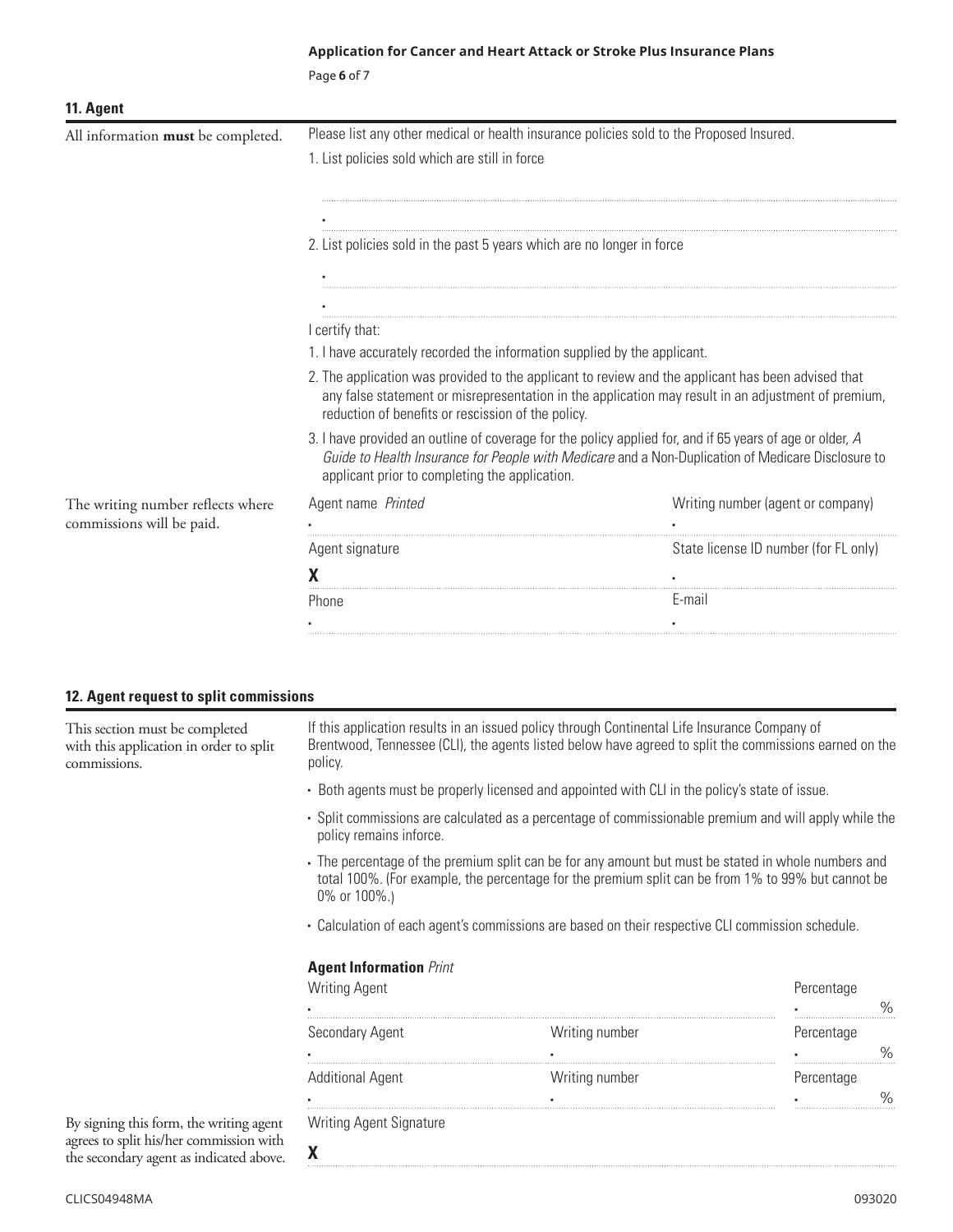Page **7** of 7

#### **13. Fraud warnings**

**Alabama:** Any person who knowingly presents a false or fraudulent claim for payment of a loss or benefit or who knowingly presents false information in an application for insurance is guilty of a crime and may be subject to restitution fines or confinement in prison, or combination thereof.

**Arkansas and Louisiana and West Virginia:** Any person who knowingly presents a false or fraudulent claim for payment of a loss or benefit or knowingly presents false information on an application for insurance is guilty of a crime and may be subject to fines and confinement in prison.

**Colorado: It is unlawful to knowingly provide false, incomplete, or misleading facts or information to an insurance company for the purpose of defrauding or attempting to defraud the company. Penalties may include imprisonment, fines, denial of insurance and civil damages. Any insurance company or agent of the insurance company who knowingly provides false, incomplete, or misleading facts or information to a policyholder or claimant for the purpose of defrauding or attempting to defraud a policyholder or claimant with regard to a settlement or award payable from insurance proceeds shall be reported to the Colorado Division of Insurance within the Department of Regulatory Agencies.**

**District of Columbia:** It is a crime to provide false or misleading information to an insurer for the purpose of defrauding the insurer or any other person. Penalties include imprisonment and/or fines. In addition, an insurer may deny insurance benefits if false information materially related to a claim was provided by the applicant.

**Florida:** Any person who knowingly and with intent to injure, defraud, or deceive any insurer files a statement of claim or an application containing any false, incomplete, or misleading information is guilty of a felony of the third degree.

**Kentucky:** Any person who knowingly and with intent to defraud any insurance company or other person files an application for insurance containing any materially false information or conceals for the purpose of misleading, information concerning any fact material thereto commits a fraudulent insurance act, which is a crime.

**Maine and Tennessee and Virginia and Washington:** It is a crime to knowingly provide false, incomplete or misleading information to an insurance company for the purpose of defrauding the company. Penalties may include imprisonment, fines or a denial of insurance benefits.

**Maryland:** Any person who knowingly and willfully presents a false or fraudulent claim for payment of a loss or benefit or who knowingly and willfully presents false information in an application for insurance is guilty of a crime and may be subject to fines and confinement in prison.

**Massachusetts:** Any person who knowingly presents a false or fraudulent claim for payment of a loss or benefit or knowingly presents false information in an application for insurance is guilty of a crime and may be subject to fines and confinement in prison.

**New Jersey:** Any person who includes any false or misleading information on an application for an insurance policy, is subject to criminal and civil penalties.

**New Mexico:** Any person who knowingly presents a false or fraudulent claim for payment of a loss or benefit or knowingly presents false information on an application for insurance is guilty of a crime and may be subject to civil fines and criminal penalties.

**Ohio:** Any person who, with intent to defraud or knowing that he is facilitating a fraud against an insurer, submits an application or files a claim containing false or a deceptive statement is guilty of insurance fraud.

**Oklahoma:** Any person who knowingly, and with intent to injure, defraud or deceive any insurer, makes any claim for the proceeds of an insurance policy containing any false, incomplete or misleading information is guilty of a felony.

**Oregon:** Any person who knowingly, and with intent to defraud any insurance company or other person, files an application of insurance or statement of claim containing any materially false information or conceals, for the purpose of misleading, information concerning any fact material thereto, may be guilty of a fraudulent insurance act, which may be a crime, and may also be subject to civil penalties.

**Pennsylvania:** Any person who, knowingly and with intent to defraud any insurance company or other person files an application for insurance or statement of claim containing any materially false information or conceals, for the purpose of misleading, information concerning any fact material thereto, commits a fraudulent insurance act, which is a crime and subjects such person to criminal and civil penalties.